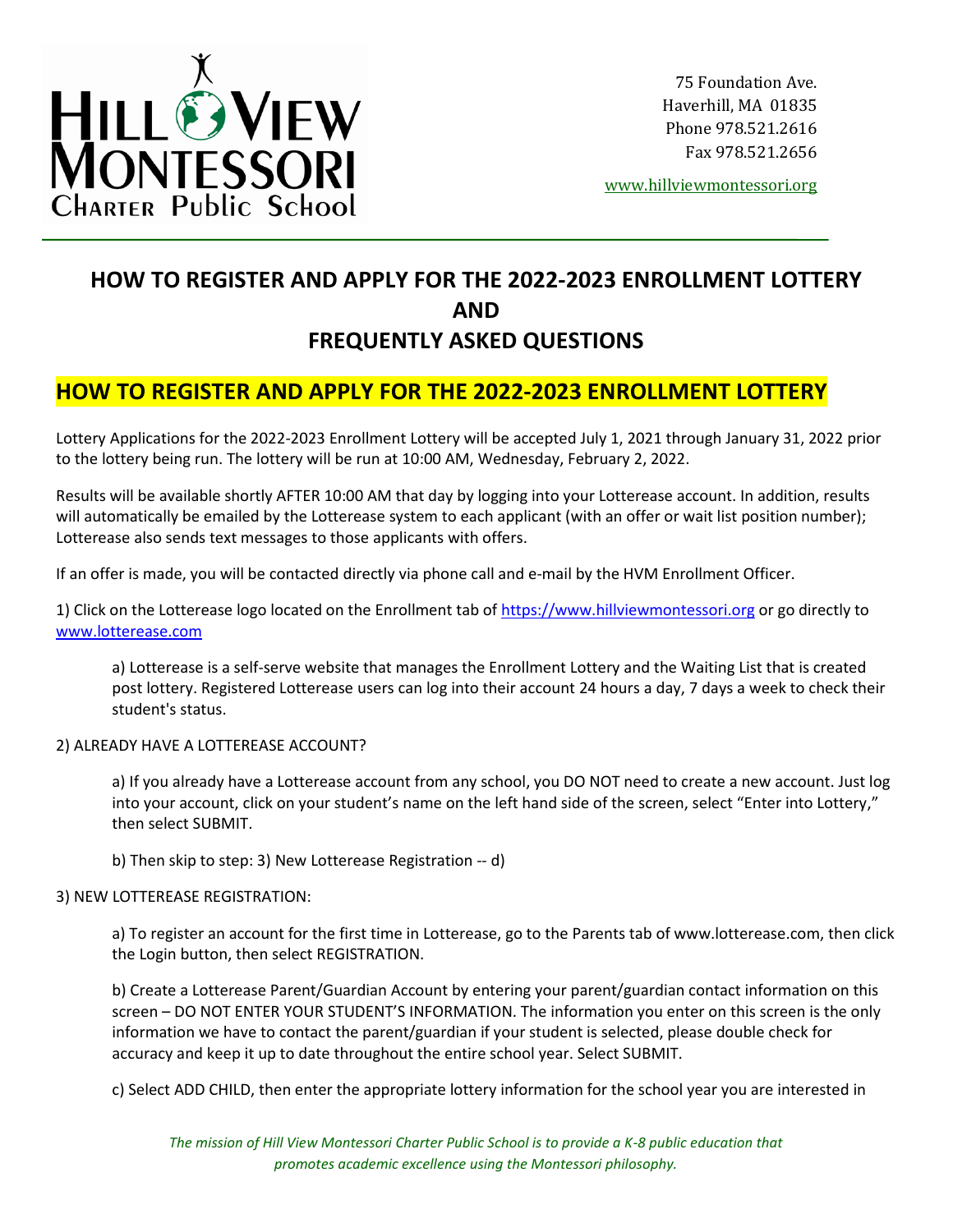d) School Name: Select "Hill View Montessori Charter Public School" (please note multiple schools use the Lotterease system), then select SUBMIT.

e) Lottery Name: Select the appropriate grade & school year lottery. (Note: You must reside in the city of Haverhill, MA or the city of Bradford, MA the day of the lottery, February 2, 2022, to apply for the Haverhill/Bradford resident lottery – proof of residency will be required if you are offered a spot). Then select SUBMIT.

(i) If you select the wrong grade or application preference on the lottery application and do not correct it, your student will be processed in the grade level/preference lottery you selected incorrectly. If you are subsequently offered a spot in an incorrect lottery your spot will be forfeited, and your student will then be moved to the bottom of the waiting list of the correct lottery that your student should have applied for. Hill View Montessori Charter Public School is not responsible for parent/guardian errors in the application process. Please double check your applications for accuracy by viewing the applications in Lotterease.

(ii) Proof of residency and/or preference documentation will be required for enrollment of all students. Your Haverhill, MA or Bradford, MA residency at the time you are offered a spot for enrollment must match the specific lottery you have applied for, if it does not the offer will be forfeited when you can't provide proof of residency to our registrar for enrollment and your application will be forfeited.

(iii) If no preference group applies to you, please just select submit. If you select a Preference Group, it will be validated by our staff prior to the Lottery for accuracy; proof of preference group documentation will be required.

a) If you have multiple children, please continue to add them using the ADD SIBLING button located on the left hand side of screen. Please note, only siblings should be linked on Lotterease accounts. Do not add any other relatives (grandchildren, cousins, friends, etc.) to your Lotterease account, only Parents/Guardians can represent their child in the lottery process. (See FAQ below for any questions).

b) You will be sent an automated email directly from the Lotterease system with a confirmation of what lottery or wait list for which you have applied. If you do not receive an automated confirmation email within a few minutes of adding your student to a lottery, please check your SPAM/JUNK folder.

(iv) Once you have created a Lotterease Parent Account you will be able to monitor your student's application or waitlist status 24 hours a day, 7 days a week. You can also:

a) Edit your account (update e-mail address and/or phone number, etc.) – It is the parent/guardian's responsibility to keep this information up to date, this is the only way we have to contact you if your child is offered a spot.

b) Add your student to additional waiting lists or lotteries

c) Remove your student from the lottery if you change your mind

d) Accept or decline if your student is selected

e) Please remember to update your e-mail address in Lotterease if it changes at any time during the entire year of the applicant process.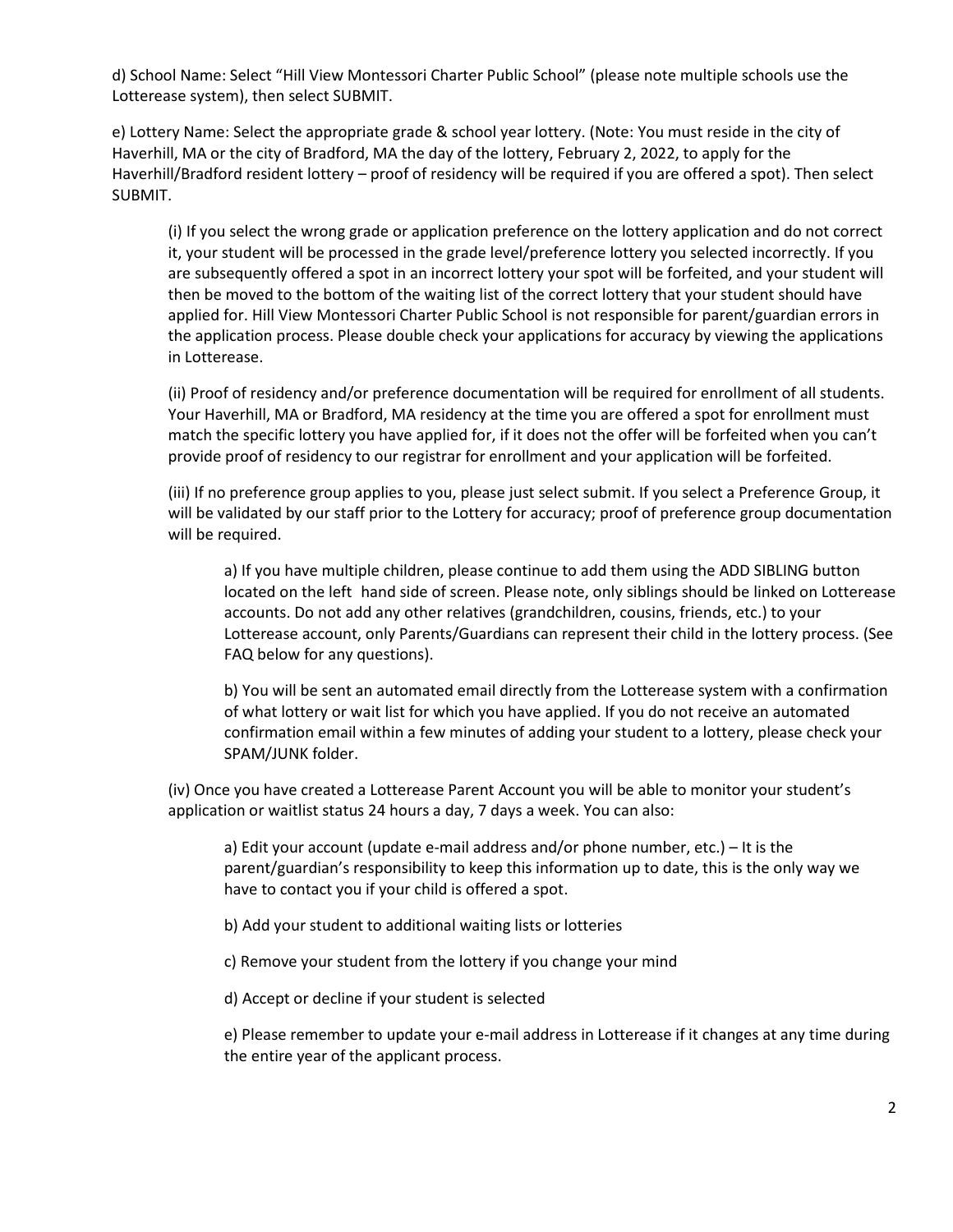# **ENROLLMENT LOTTERY FREQUENTLY ASKED QUESTIONS**

1. How does the Lottery work?

When the Lottery is run on Wednesday, February 2, 2022 at 10:00 AM, Lotterease will randomly sort all applicant names in each grade level and preference groups.

*Example*: If there are 200 applicants for kindergarten and there are only 35 available slots, Lotterease will randomly sort all 200 student names; siblings of currently enrolled students receive 1<sup>st</sup> preference, Haverhill, MA and Bradford, MA residents receive 2<sup>nd</sup> preference, non-residents receive 3<sup>rd</sup> preference to fill the 35 available slots. The remaining students will make up the waiting list, in the order in which they were randomly sorted.

2. I have three children that I am applying for in the lottery, what happens in one is offered a spot and the others are not?

Once you accept a seat for one child, all other siblings become preferred enrolled applicants. This does not create an opening for the additional children, but it moves them to the preferred section at the top of the waiting list (the exact position is dependent on any other preferences already on the waiting list in the specific grade). Due to class-size ratios and overall building capacity we cannot create space for the sibling.

*Example*: I have three children, one is in kindergarten, one is in 4th grade, and one is in 6th grade. If a Kindergarten spot is offered and accepted the 4th and 6th grade siblings are now considered preferred enrolled students until a spot is available in 4th grade and 6th grade. They will be moved up on the waitlist accordingly based on the specifics of the individual grade lotteries (see note above). As soon as an opening occurs in the other grades, an offer will be made in the order of the waiting list until the offer is accepted.

3. How many openings are there in each grade? How is the number of openings determined? For 1st through 8th grade openings, the number of available seats is determined by current K through 7th grade families who return to Hill View Montessori Charter Public School for the 2022-2023 school year.

a. Due to our low attrition rate of current students, there are normally none or very few spots the day of the lottery for 1st–8th grades.

b. For Kindergarten, our enrollment capacity is two homeroom classes with 18 students per class – allowing approximately 30-36 openings for kindergarten each year.

4. What happens if all current K-7 students remain at Hill View Montessori Charter Public School and there are no openings in 1st through 8th grades at the time of the lottery?

The lottery will still be held; however, the applicant names that are randomly sorted in each grade will create the waiting list. PLEASE NOTE: The summer months can be extremely active, so please do not be discouraged if there are only a few or no openings at the time of the lottery in grades 1st – 8th. You can monitor your student's progression on the waiting list via the Lotterease website 24 hours a day, 7 days a week.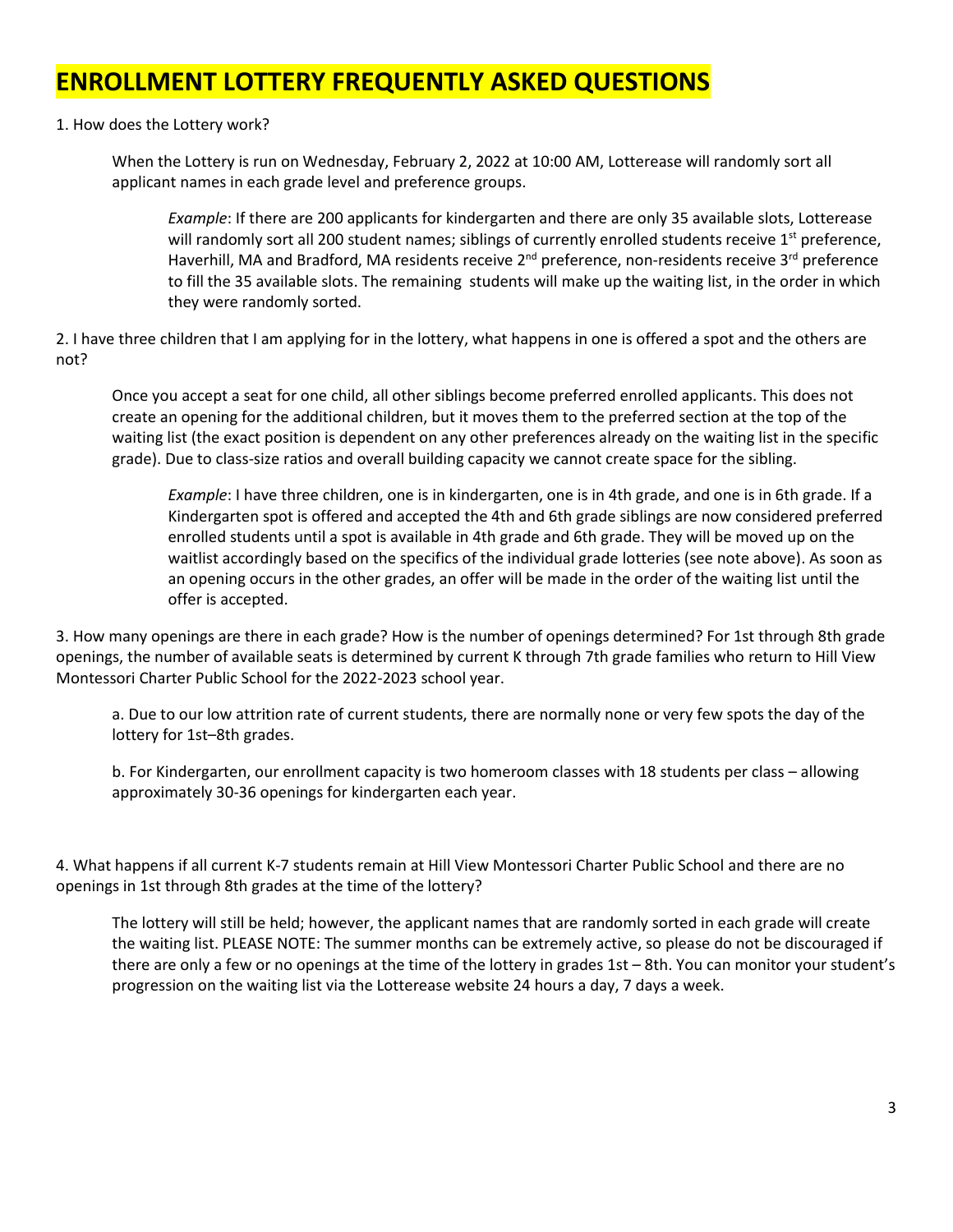5. I live in another Massachusetts city OTHER than Haverhill, MA or Bradford, MA. Can my student still attend Hill View Montessori Charter Public School if selected?

Yes, if your student is offered a spot based on your Massachusetts resident address, you must submit required paperwork with your registration paperwork to Hill View Montessori Charter Public School.

6. If I move after I have applied for the lottery but before I am offered a seat at the school what should I do?

You must update your application at the time you relocate to your new address. Per Hill View Montessori Charter Public School Policy, you must be a Massachusetts resident by the date of the lottery, February 2, 2022, to attend Hill View Montessori Charter Public School.

a. If you are offered a seat at the school and cannot provide proof of residency the offer will be forfeited.

7. I applied last year for the lottery. Do I need to apply again?

Yes, you must apply EVERY SCHOOL YEAR for the specific grade that your student will be in. The school year is notated in the title of each lottery. Every lottery/waiting list only is applicable to the specific school year you applied for. Example, if you applied for the 5th Grade 2021-22 School Year Lottery, you would need to log into your Lotterease account and apply for the 6th Grade 2022-23 School Year Lottery for your child.

8. How can I verify/check on my applications/results for the lottery or position on the waitlist?

You can check your student's status 24 hours a day, 7 days a week by logging into your Lotterease parent account. Login to your Lotterease account by the link on the Enrollment tab of https://www.hillviewmontessori.org/ or go directly to www.lotterease.com. Once logged on, click on your student's name on the left hand side of the screen, then select, "View Lottery Applications," and Submit. The next window will give you a snapshot of your current applications for that student. In addition to manually checking your student's status, the Lotterease system sends automated emails to notify you when your student has moved into the top 5, as well as each time he or she moves into a ten position (i.e., 50, 40, 30, 20, and 10) on any waiting list. Once you are in the top 5 you will get notifications with each step of movement.

9. I applied on the first day the enrollment lottery applications were available. Does that make a difference in the lottery?

No, it makes no difference when you apply during the application period. The day of the lottery, Lotterease randomly sorts applicants from July 1, 2021 through January 31, 2022 in each grade (by preference group). The list of applicants' pre-lottery are listed in timestamp order, but that list is sorted randomly by the system when the lottery is run. All Charter Schools in Massachusetts are required to hold a random lottery when the applicants exceed the capacity of the school/grade.

10. May I add a cousin, grandchild, or friend as a sibling under my Parent/Guardian Lotterease account?

No, all children attached to the Parent/Guardian account in Lotterease must be the child of the Parent/Guardian who created the account. All children attached to the Parent/Guardian Lotterease account must be siblings. If you have relatives or friends who are interested in Hill View Montessori Charter Public School, their parent/guardian must be the one representing their child the lottery process. If a non-sibling is offered and accepts a spot due to sibling misrepresentation in the Lotterease account, it will be discovered during the school registration paperwork processes when the parents/guardians do not match. The spot offered to the non-sibling will be forfeited and offered to the next student on the waiting list. There are no exceptions to this policy.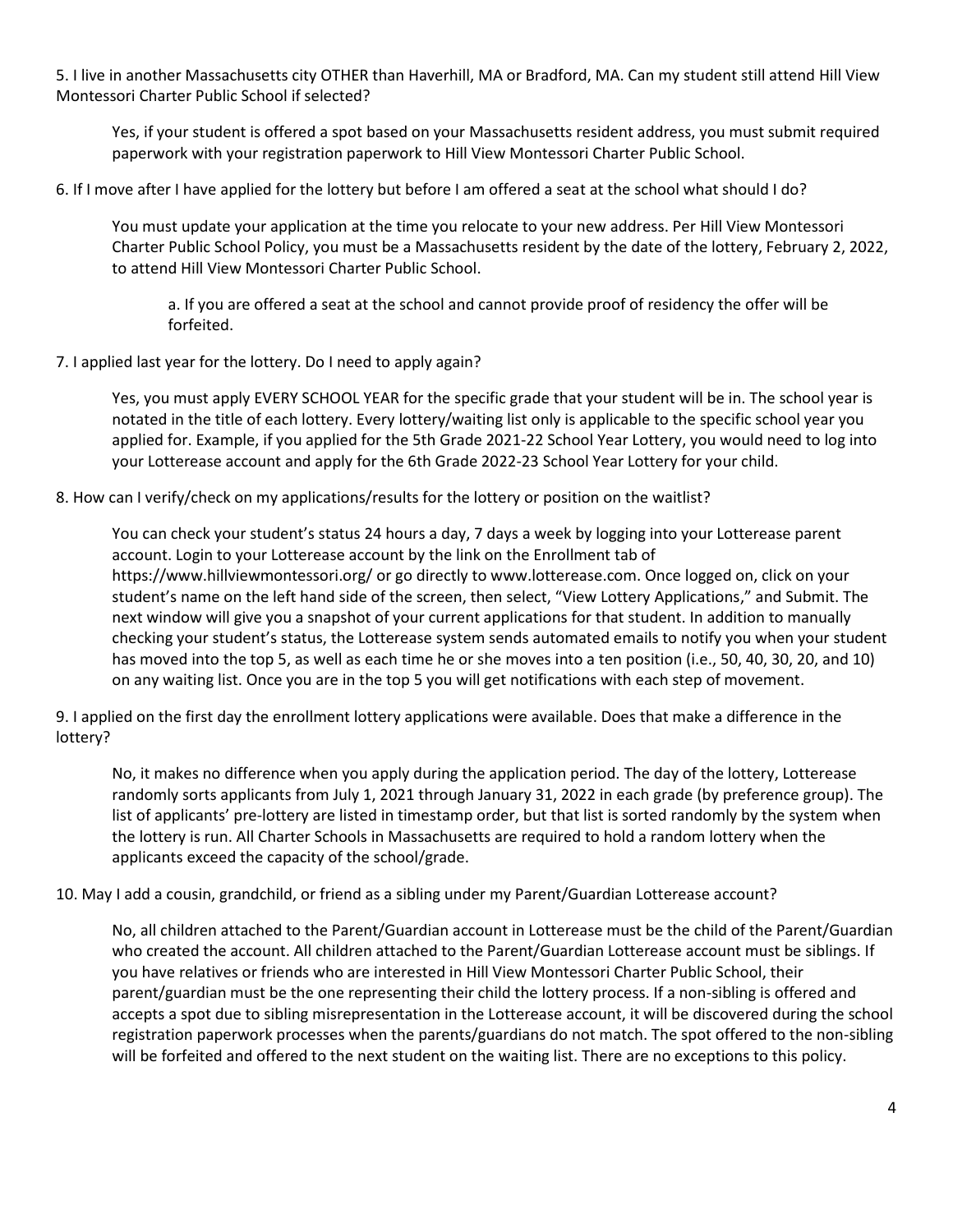### 11. How will I be notified where my student ends up in the Lottery process?

a. The Lotterease system sends each applicant an official e-mail notification with lottery results, this automated email should be delivered to your inbox within a few hours of the lottery being run. This system generated email from the Lotterease system and can take several hours due to the high number of applications across the K-8 school.

b. You can log into your Lotterease account 24 hours a day 7 days a week to monitor your current status. You may also log in to your Lotterease account shortly after the lottery process is complete.

### 12. How will I confirm or decline the enrollment spot if one is offered to me?

a. When you receive your official notice from Lotterease, please open the e-mail and follow the instructions to confirm or decline the official offer. It is the responsibility of the parent/guardian to check your junk/spam folders for notifications from Lotterease and your Lotterease Parent account for the current status of your student on a regular basis.

b. You can log into your Lotterease account and view the status of any offers and confirm or decline the official offer.

#### 13. My student was selected in the initial lottery run on Wednesday, February 2, 2022. What is the next step?

A) You will receive a call and e-mail from the Hill View Montessori Charter Public School Enrollment Officer

i. After the initial lottery has been run, you will have 7 days in which to "confirm" (accept) or "decline" in the Lotterease system. These 7 days include weekends and holidays.

ii. If you do nothing by the deadline, the offer is rescinded, and your student's name will be automatically moved to the bottom of the waiting list.

iii. If you accept the offer, you will get a confirmation of your acceptance from the Lotterease system.

iv. If you decline the offer, the next student on the waiting list will immediately be offered the spot via the Lotterease system.

#### 14. What is the time frame to confirm or decline a spot when it is offered to me?

7 days. This time frame includes weekends and holidays, your official offer email will have a deadline date and time notated in the offer that must be met.

#### 15. When can I tour the school and/or have my student shadow?

Due to COVID-19, Hill View Montessori Charter Public School does not offer tours or student shadowing throughout the year. The only time to visit Hill View Montessori Charter Public School is during the slot acceptance/decline period.

#### 16. Can I attend the lottery?

No. Hill View Montessori Charter Public School uses Lotterease, a web-based system, and the running of the lottery is completed within a few minutes per grade. You can view all results by logging into your Lotterease account.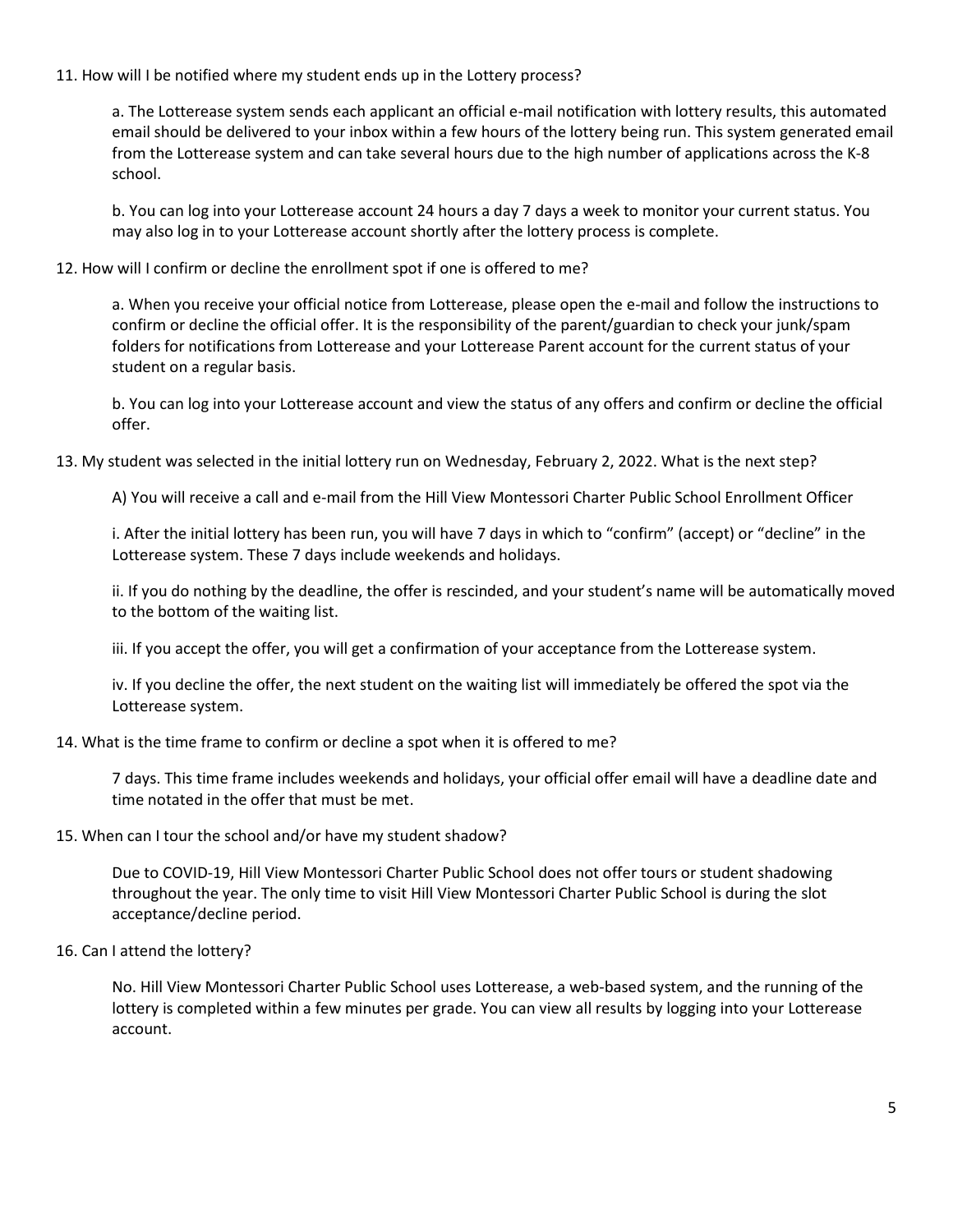# 17. What if I decline and then change my mind?

Unfortunately, once you decline the offer, the next student on the waiting list is immediately offered the spot via the Lotterease system. This is an automated process with no human intervention and only takes seconds to be completed. You can re-apply again for Hill View Montessori Charter Public School, but for the following school year.

18. What if I want to confirm attendance but don't do it within the time frame defined in the offer email?

You forfeit your slot if you do not respond within the time frame outlined in your email. There are no exceptions to the deadline. Once the defined timeframe has passed, the slot is automatically offered to the next student on the waitlist via the Lotterease automated process.

19. How long are the wait lists valid?

Wait lists for each school year are used up through the end of the 3rd quarter of each school year. For example, if I end up in wait list position #1 on the day of the 2022-23 enrollment lottery, this means that the specific grade is at full enrollment and I am waiting for a student to withdraw from that grade at some point in the 22-23 school year. As soon as a student withdraws (whether it is the summer, first day of school or midway through the school year up through the last day of the 3rd quarter) the vacancy will be filled by the 22-23 wait list for that grade.

# 20. How am I notified if there is an opening that comes up after the February lottery?

Lotterease will automatically generate an e-mail to notify you of an offer of an open position at the school; the Lotterease system also sends an automated text message with the offer. Parents have a set window outlined in the email in which to confirm or decline attendance. Hill View Montessori Charter Public School will call to notify families and send notices through U.S. Mail.

21. I registered for the Hill View Montessori Charter Public School Lottery via Lotterease, but I've changed my mind and do not want my student to be entered in the lottery. What should I do?

Please log into your Lotterease account and make any updates (canceling account, removing student from lottery, etc.) no later than January 31, 2022.

# 22. How old does my child have to be for the kindergarten lottery?

The child must be 5 years of age by August 31, 2022 to apply for the 2022-2023 school year lottery. There are no exceptions to this policy.